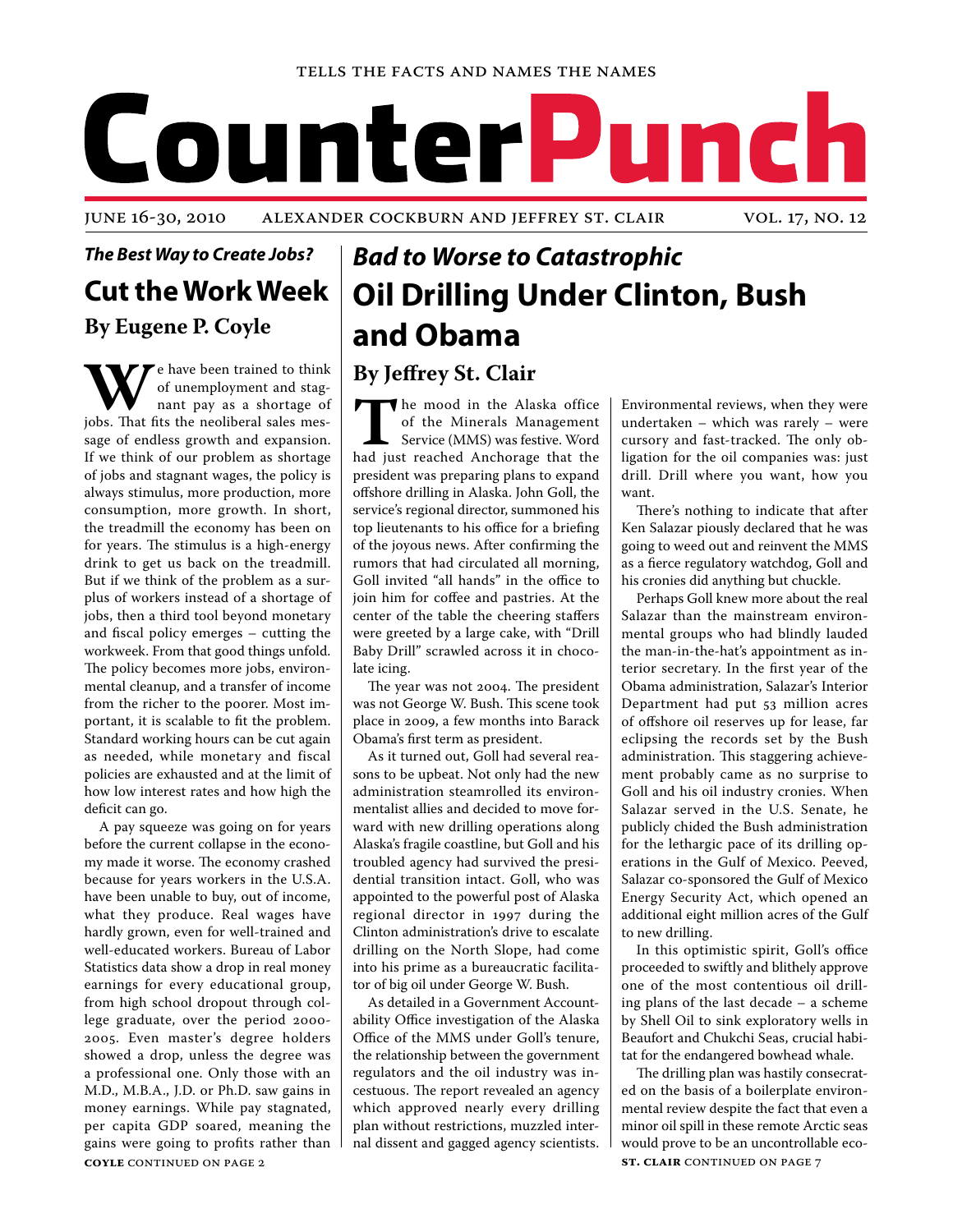#### **COYLE** CONTINUED FROM PAGE 1

pay. The picture is not better now.

Following Larry Summers, the Obama administration is attacking the problem from the wrong direction. They believe that a dose of Keynesian spending to add to demand will make everything good again. The Republicans are stuck even further back in time, advocating tax subsidies to business to hire workers to turn out more stuff for which there is no market and little use. The twin deficits of the federal budget and balance of payments constrain politically both tax cuts and government spending. Our problem isn't cyclical but chronic. Stimulus is essential to create jobs immediately, but it won't cure the economy. The real remedy lies in dealing with the imbalance between the demand for work and its supply.

A problem that has always been called a job shortage is rather a worker glut. Employers have been able to cut and hold wages down because there is an excess supply of trained and eager workers on the job market. The reasons for the surplus are mostly familiar. Corporations send production abroad to get cheaper labor. The total of U.S. jobs eliminated that way in recent years is disputed but is probably more than 5 million.

At the same time, we have added job seekers from abroad in significant numbers. Immigration of skilled workers on

### **CounterPunch**

**EDITORS Alexander Cockburn Jeffrey St. Clair**

> ASSISTANT EDITOR **Alevtina Rea**

BUSINESS **Becky Grant Deva Wheeler**

DESIGN **Tiffany Wardle**

#### COUNSELOR **Ben Sonnenberg**

CounterPunch PO Box 228 Petrolia, CA 95558 1-800-840-3683 counterpunch@counterpunch.org www.counterpunch.org All rights reserved.

special visas lobbied for by high-tech employers and the more publicized largescale immigration of documented and undocumented workers from distressed economies like Ireland, Mexico and other countries have added significantly to the labor surplus. The share of immigrants in the U.S. work force climbed steadily since its post-WW II low in 1970, and by 2007 reached over 15 per cent of the total, according to *The State of Working America 2008-2009* and sources cited in it.

Moreover, as family income stagnates and the very rich get more and more of the national income, women and other family members have chosen or been forced by necessity to enter paid work. In an attempt to sustain income, families send more workers into the job market or

**Ever yone cheers if manufacturing 100 cars took 500 workers last year and only 490 this year. Productivity has jumped, but ten people are out of work. A productivity gain, taken alone, means a loss of jobs.** 

work longer hours. In this way, families achieve income gains that are ultimately self-defeating, as general wage levels remain depressed by the collective increase in labor hours on offer.

Finally, the unremarked elephant in the room: productivity gains. Productivity gains are seen as a blessing, raising the national income. TV anchors announce the quarterly number and remark that productivity improvements are what allow business to pay higher wages – without adding the obvious, that they seldom do. Everyone cheers if manufacturing 100 cars took 500 workers last year and only 490 this year. Productivity has jumped, but ten people are out of work. A productivity gain, taken alone, means a loss of jobs. The long-term trend in productivity growth in the U.S. economy is around 2 to 2.5 per cent a year, climbing to 2.7 per cent annually over the past decade.

Each decade at this rate results in elimination of a shocking 25 per cent of our jobs. With other jobs sent abroad and immigrants and other workers added to the supply, the official unemployment rate would soar above today's 9.7 per cent, unless new demand required adding workers. Against this background, the embrace of growth is easily understood.

What replaced the eliminated jobs was shopping. The U.S.A. is on its treadmill for jobs rather than stuff. Yes, we like the stuff, but we are really shopping to keep each other working. The stimulus is simply the government buying stuff or giving money to others to buy stuff, so still others will have the income to buy stuff. As noted above, our problem isn't cyclical. It is chronic. A stimulus jolt won't repair a dysfunctional economy. A different approach is required.

That different approach is cutting the workweek. The supply of workers must be reduced to meet weak demand for workers. At the end of the Great Depression, when the nation similarly faced a severe jobs issue, a new Wages and Hours law in 1940 cut the workweek from six to five days, the now standard 40 hours. Hours have not been reduced in the 70 years since, despite the relentless gains in productivity.

The ideal first step would be national adoption of the four-day workweek, retaining the eight-hour day. A first step, more practical politically, is to make a cut of four hours per week, with the cut taken as eight hours every other week. The standard routine would be five days one week, four the next, for a 10 per cent cut in hours.

Productivity gains and a transfer of national income from profits to pay will cover the cost of a shorter workweek. A temporary cut in the withholding tax can support the transition to the shorter hours at first. Korea in 2004 used a temporary cut in payroll taxes for a transition to shorter hours, cutting to a five-day week. A phased program there began with employers of 1,000 or more workers. A year later, businesses employing more than 300 workers were added to the program, with smaller employers joining gradually thereafter.

In the U.S.A., the payroll tax is 7.65 per cent for the employer plus the same amount paid by workers for a total of 15.30 per cent. Suspending the employer's portion and adding the average annual productivity gain would make the em-

**coyle** continued on page 8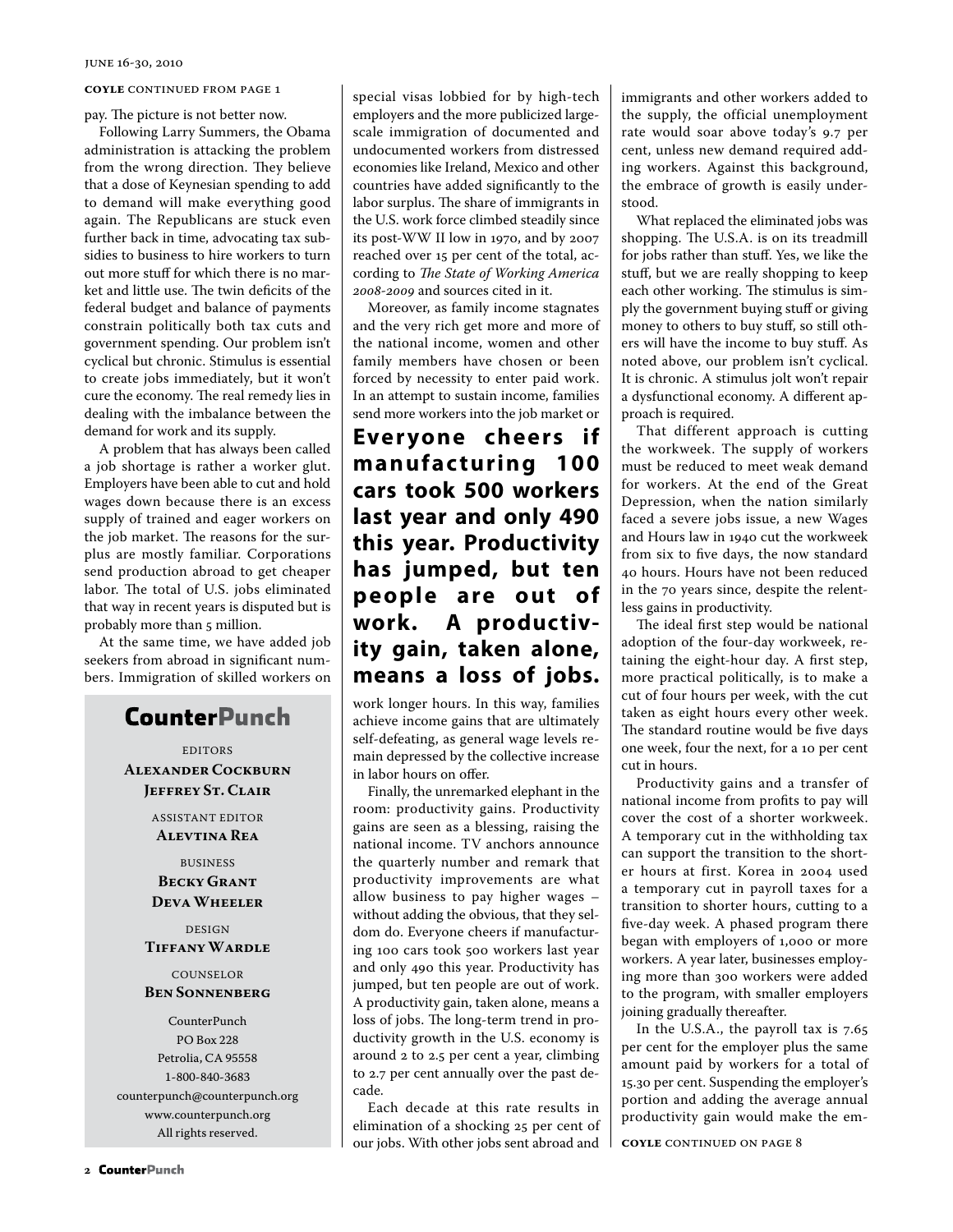## *Interviewing Howard Blake* **Have the CIA and British Intelligence Destroyed Classical Music in the Western World?**

**W** hen it comes to the visual<br>evidence for the CIA's activities in fostering the work of U.S. abarts, there is a plethora of evidence for the CIA's acstract expressionism by means of Nelson Rockefeller's New York Museum of Modern Art, which deprecated figurative, and often populist, art in favor of what Rockefeller approvingly called "free enterprise painting." It is a well-known tale, much of it focused on the CIA-backed U.S. Congress for Cultural Freedom, which many know from Frances Stonor Saunders' book, *Who Paid The Piper? The CIA and the Cultural Cold War*. **By Afshin Rattansi**<br>**TV** *T* hen it comes to the visual

Perhaps less well known from Saunders' book is the bizarre story of how intelligence agencies sought to take charge of classical music. I recently talked to Howard Blake, pianist and conductor and arguably Britain's best-known living composer, about his reading of the allegations made by Saunders. I ran into Blake amid the melee of those demonstrating against Zionism in High Street Kensington after the killing of anti-Zionist peace protestors on the Freedom Flotilla to Gaza. (The Israeli embassy is in nearby Billionaire's Row). He was ruminating on writing something in solidarity with those who died.

Blake, most famous for his work for the Oscar-nominated film, *The Snowman*, was commissioned by the Philharmonia Orchestra for the 30th birthday of Princess Diana in 1991, as well as music to celebrate the 50th anniversary of the United Nations Organization in 1995. One would think that Howard Blake, awarded the Order of the British Empire by the queen, would have baulked at allegations about intelligence services controlling classical music, given his success and his own place in "the establishment," but the man whose dramatic oratorio *Benedictus* was premiered in Westminster Cathedral with Cardinal Hume as narrator, says the U.S. Congress for Cultural Freedom not only cast a shadow on his life but continues to affect the lives of young composers today.

**Howard Blake:** If you even suggest the idea, people laugh at you and say that you are a crazed conspiracy theorist. However, when I read Frances Stonor Saunders' book, it confirmed something

### **Blake, the man whose**  *Benedictus* **was premiered in Westminster Cathedral with Cardinal Hume as narrator, says the U.S. Congress for Cultural Freedom not only cast a shadow on his life but continues to affect the lives of young c o m p o s e r s t o d a y.**

that I have known from my own personal experience but was never able to prove or even completely understand. It had been impossible to understand why such a policy would have been adopted, or why people could have been taken in, in the way that they were.

**Afshin Rattansi:** *Some would surely argue that composers complaining about CIA and MI6 involvement in preventing their work from being performed is the kind of thing one might expect from disgruntled artists?*

**HB:** Of course, some might say just that – "you're saying this because no one wants to play your music and it is just sour grapes." However, I have some justification for saying it because I have become a successful composer and I actually have somehow found my way through this maze. But the maze has haunted me and troubled my life right from my second year at the Royal Academy of Music until now, half a century. At 18, I won a scholarship to the Royal Academy as a pianist, taking composition as a second study. The first term was fine. My composition professor was Howard Ferguson and the first thing he asked me to do was to make a folk song arrangement (in the English tradition of Vaughan Williams or Walton, both then still alive and working.) We were looking at classical models, studying counterpoint, harmony, orchestration, and so on. In my second term, he raised the hurdle and set me a theme by Bartok on which to write variations. It was European and exciting! This really set me alight, and I wrote my first serious piece of classical composition – *Variations on a theme of Bartok*.

It was entered for a prize, and my piano professor Harold Craxton was so impressed that he asked his star pupil Thorunn Tryggvaason to perform it at her final recital. But something very odd happened at this moment and everything changed. The word went around that one had to write twelve-tone music. This wasn't a new thing since, let's face it, it had started around 1900. Fifty-eight years later, we were suddenly being instructed to write atonally.

*Surely this was just one of many exercises as part of your degree?* 

HB: Yes, as such it would have been fine. I remember saying to Howard Ferguson, "Well, let's study it," and he said, "No, it wouldn't be for you."

It was a strange time. He suddenly resigned. It seemed that he had realized that what he was writing was no longer acceptable. Somehow or other, I was dumped along with him, and I stopped writing music. I was nineteen.

*Did they say you were basically very conservative? Would you say that about yourself?* 

**HB:** I happened to have written a few things at school in Brighton, but I wasn't at the Royal Academy to study composition. It was their idea that I did so, actually. I showed them a piece, and they liked it and they said I ought to study composition. It hadn't occurred to me whether I was conventional or conservative or anything else. I basically won a scholarship to study piano. I was playing Beethoven, Chopin and Bach, and so on. I just adored great classical music and suddenly had to grapple with this sea change in attitude. So, I just gave up writing. I thought that I must have no aptitude for it. I did approach the BBC, Sadler's Wells and others, I remember, but didn't get anywhere. I felt I was a square peg in a round hole.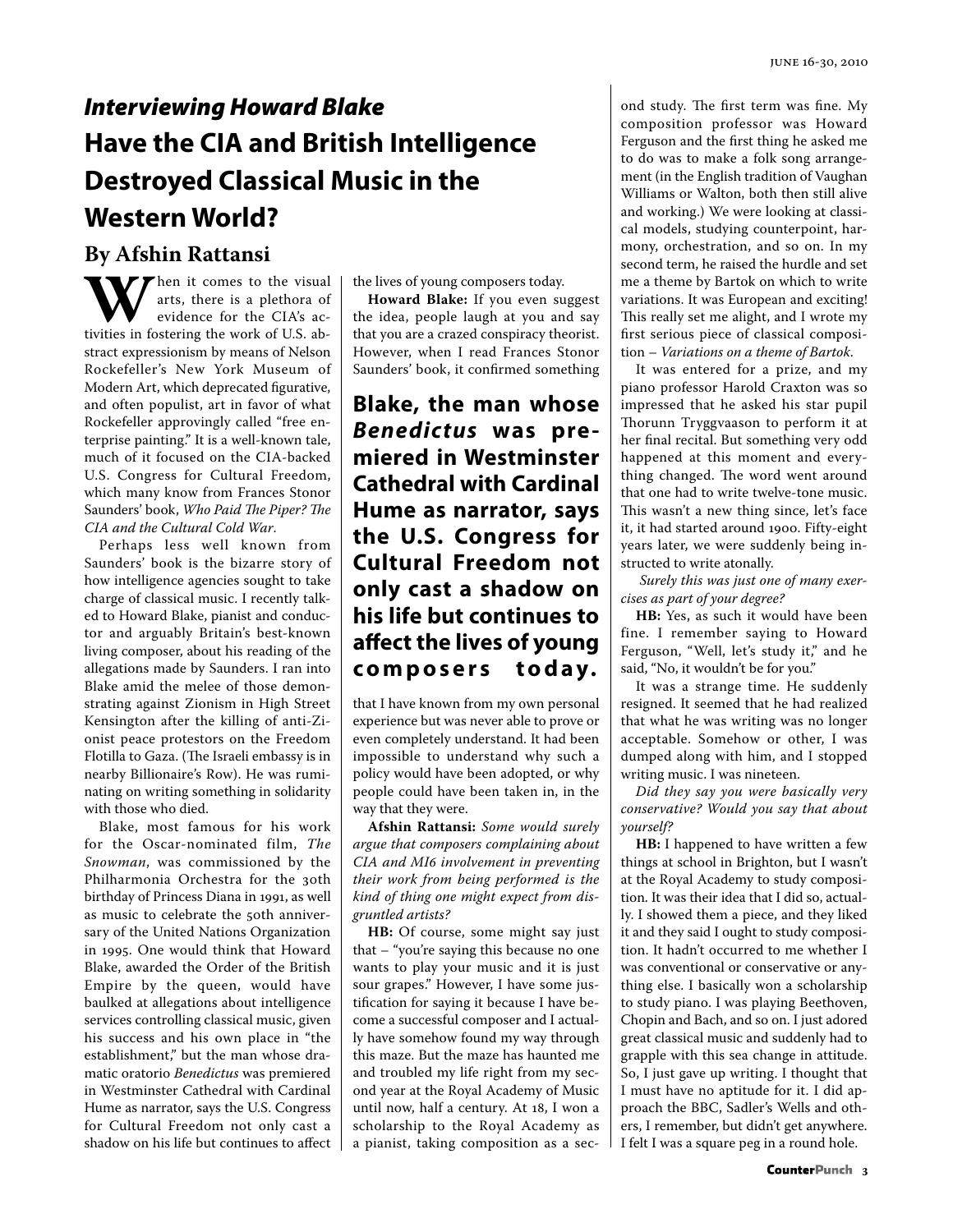*Because "they" were going for atonal classical music? Who were the top classical contemporaries?* 

**HB:** Well, Peter Maxwell-Davies, Benjamin Britten, Tippett ... but there was a whole sheaf of 12-tone composers like Humphrey Searle, Elizabeth Lutyens, Thea Musgrave, and they were played at The Proms and were held up as "state of the art."

*When did it dawn on you that there was a conspiracy?*

**HB:** I didn't see it as a "conspiracy"; I saw it as a policy adopted by members of the musical establishment, who presumably had their reasons for taking it. I took the attitude as a fact of life, a *fait accompli*. It didn't dawn on me for a very long time, because I moved away from the classical music world and into the film world. So, I "grew up" as a composer for feature films, where the problem didn't arise. However, *The Snowman* has achieved its gigantic success very much because it is pigeonholed within film and NOT classical music. Therefore, it is no threat. For serious concert work it is far more difficult. It only dawned on me that such a weird conspiracy could have emanated from the CIA when I read Saunders' book. It is far easier to believe that a secret cabal of musically ignorant, politically motivated paranoids could create such a system than to believe that any people who genuinely love the wonderful art of music could even dream of causing such damage!

*But surely Beethoven and Bach were considered unconventional in their own times, and so you were showing your own lack of understanding of the history of music by not understanding this relatively newer composition mode?*

**HB:** I was trying to find a way to express myself and, of course, I was looking at all sorts of modern music and listening to all sorts of music, just as I continue to listen to every sort of music to this day. But as far as my experience went as a student, the advice to restrict myself to atonalism wasn't very helpful and I gave up composition and presumed I was not any good at it. I didn't know what to do and I had become a nuisance, and the RAM seemed to want to get rid of me, except that I had won a three-year scholarship. At that moment, I became interested in film. It seemed like a free medium. It appeared that people could make films any way they wanted. And

they didn't have films with completely black screens! They were expressing stuff that was actually about stuff. Film also used music in a completely free way. And there didn't seem to be any restriction on film or its music at all.

I wanted to immerse myself in film, and I tried to get a place at a film school but without success. I left the Royal Academy in 1960 and managed to get a job at the National Film Theatre [NFT] as a film projectionist. All I had was a degree in piano playing, which wasn't very useful. So I got that job and immersed myself in cinema. I made a film in my spare time. I got a little group

### **In the first bar, it had nineteen hemi-demisemi quavers played by the entire viola section in the space of a crochet. I asked whether he thought it was playable. He said, "no." I asked whether he could sing it. And he said, "no."**

together and I found this experience marvelous. I could compose my own music and put it on the film soundtrack. I was absolutely riveted by all the people who were making films at the time. And I met, believe it or not, Visconti, Fellini, Vincente Minelli, Jean Renoir and Fritz Lang who came to lecture. I recorded them! It was an amazing place to be. This was around 1961.

I became fascinated by the music of film, and we used to run films from Brazil, China, Iran, Poland, Algeria, Ukraine, Sweden – from everywhere in the world. It was fascinating to see and hear. There was a lot of jazz on film, and I also became interested in that. All of this was completely outside the practice of any music academy at that time, which tended to dismiss jazz as garbage. After a while working at the NFT, I found that I missed music so much that I started to play piano in pubs and clubs, and this led me into the session world where I played at Abbey Road on recording sessions. This, in its turn, led toward writing for film, and, with the help of Bernard Herrmann and Laurie Johnson, I got to

work composing and conducting *The Avengers* TV series. One could say that I became an outsider in relation to the classical music world and found a home in the film and studio world.

I remember an amusing example of the attitudes of that time. Driving back from *The Avengers* at Elstree Studios, I dropped in on Harold Craxton. He asked what I was doing. I said, I was writing and conducting scores for 25-piece big band for *The Avengers* at Elstree. "Is that jazz," he asked? I said, "Yes, essentially I suppose it is jazz-based." "You learnt to play jazz, did you?" he asked. I said I did. "How long did that take you? An afternoon?" he replied. I thought that such ignorance was beyond belief.

Despite my distancing in regard to the classical establishment, I hadn't given up on serious composition. I wrote a *Symphony in One Movement* during this time of pubs and clubs, and finished it whilst working at Elstree. I had found a small-time publisher for something I had written. His name was Richard Franks. He was Polish and before the war had been the music director at Krakow Ballet. He thought I was a good composer and that I should take this piece to the BBC. The BBC were totally uninterested.

*And who was the gatekeeper at the BBC, at that time?*

**HB:** We are talking about Willliam Glock, BBC Controller of Music from 1959 to 1972. Glock put the block on mainstream music composed in England (my friend Malcom Arnold was one of the principal victims and frequently said so). Glock had a henchman/assistant called Hans Keller, who was very much … well, the UK satirical magazine, *Private Eye*, called him Hans Killer. Glock abolished all light music and publishers in London and they all went out of business, as did the light orchestras. For me, I believe that light music was a bridge that introduced the greater public to the idea and language of serious music, and for many years the BBC damaged that link. (Many of the greatest composers wrote light music – Sibelius, Elgar, Mozart, Tchaikovsky, to name a few.)

Glock's theory was that it was all right to play early music. Romantic music presented a problem. What they really wanted was atonal music – "cutting edge." Reading Frances Stoner Saunders' book confirmed what I always felt but really couldn't understand. It appears, and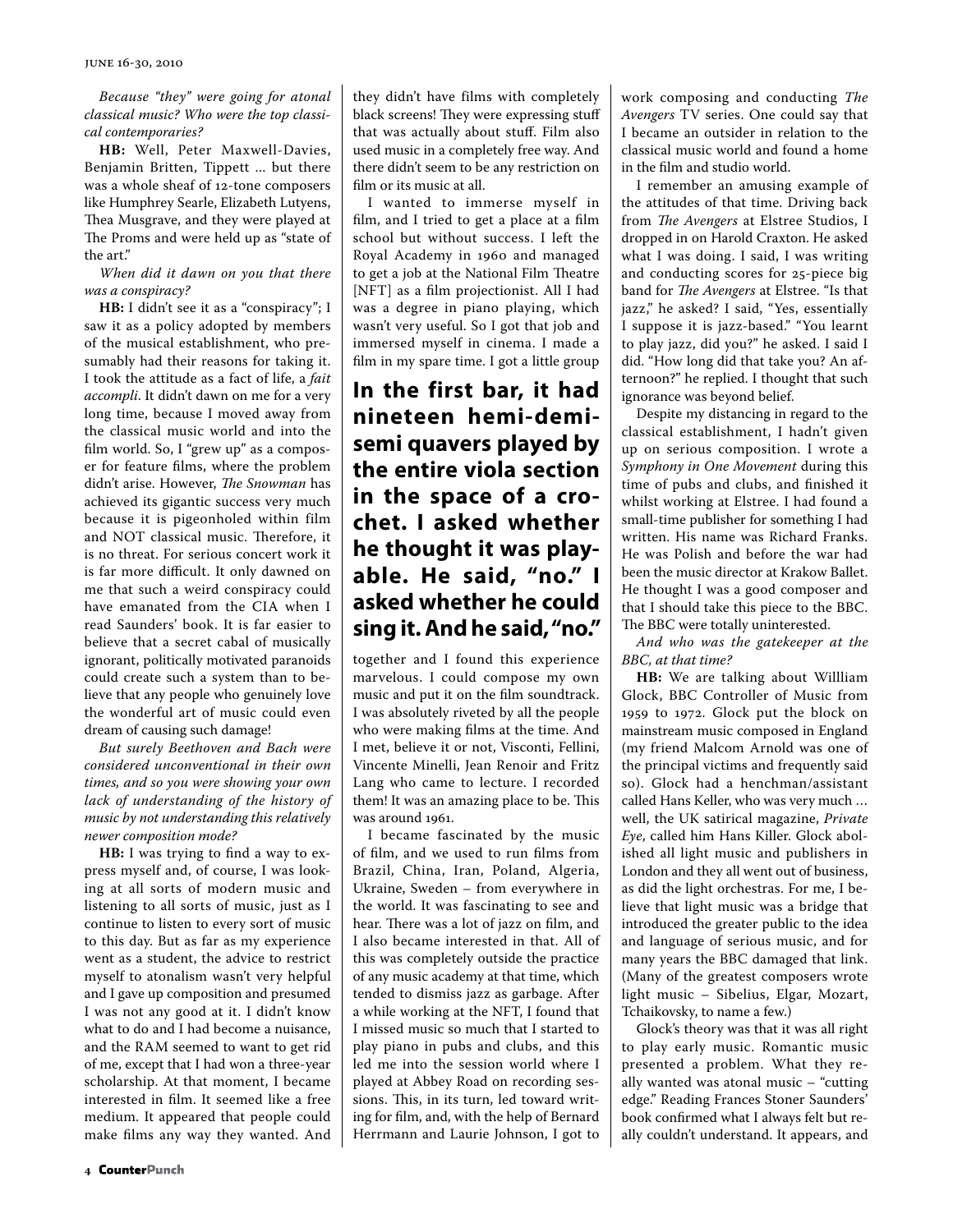it's documented, that the CIA, working for the U.S. government, had come to the conclusion that the Soviet Communist government of the U.S.S.R. was occupying the high ground in terms of culture. It had the best ballet companies in the world, and they were considered the greatest performers of traditional ballet. (Nureyev caused an enormous sensation.) Prokofiev wrote the most successful ballet of the 20th century under Stalin – *Romeo and Juliet*. He was a truly major composer. The U.S.S.R. was producing the best violinists, like Oistrakh, the best pianists, like Sviatoslav Richter. They had the best conductors … and all this just wouldn't do.

The CIA, burdened by the American cultural inferiority complex of that period, seemed to fear that their culture was regarded as producing "hillbilly" stuff. Elvis Presley and so on. "We are losing points," they said, "we have got to prove that the whole point of the capitalist system is that it is free and people can do whatever they like, and it takes the ideas of the mind forward, and we have got to prove that the communist bloc is actually looking backward and is not free." This led to them awarding a hefty budget from the CIA to promote this view. For instance, composers would be sought who would exemplify this principle. They discovered that the composer, John Cage, had written a totally silent piano sonata. "He comes on and just sits there and looks at the music and just thinks about it. That is really interesting. So, we'll push that." I mean, somebody must have said, ''but don't you think that is nuts?" I mean, it would appear to anyone with a brain that that is nuts. But they said, "We like John Cage." So, Cage became a major figure, all of a sudden.

Now, becoming a major figure in the arts does not happen by accident. It has to be backed up by the cognoscenti. It has to be proclaimed worthwhile. About 1970, I started to realize that, due to the above situation, the chances were remote that any serious music that I wrote was likely to be hailed by the classical world. It was acceptable to write "commercially" to keep the economy circulating but far less acceptable to interfere in "high culture," which was closely monitored and guarded. I had done very well for a while, writing every sort of music imaginable for the media but had again felt that this "wasn't what I wanted to do." I wanted to write "real" music that stood alone and that said something, and somehow I had been unable to do that.

I took time out and decided to rethink my entire outlook. I thought, ''I am going to write music that I want to write. If it turns out that it is considered conservative or rubbish or bad or boring, well… tough, because I can only write the way that I can write and do the best that I can do, and I am only alive once. I will write regardless. What can anyone do about it?" I got out of London and moved to the country in Sussex. I started re-examining the whole of classical music in a way I had never done before. I started re-examining the forms of Beethoven, Stravinsky, Bach, Schubert, Mozart, and I rediscovered the fantastic world of great orchestral music, which I had never

### **The CIA, burdened by the American cultural inferiority complex of that period, seemed to fear that their culture was regarded as producing "hillbilly" stuff. Elvis Presley and so on.**

truly experienced. It was an inspiration. I didn't have my own original style but was searching for one. In 1973 I wrote a piece, *Diversions for Cello*, which later became *Diversions for Cello and Orchestra.* It was eventually done with the Royal Philharmonic in 1989.

*Not much of conspiracy then – the Royal Philharmonic was performing your work!* 

**HB:** Sixteen years is quite a long time to wait for a performance. But you're right, it did happen! Francis Stonor Saunders mentions another dimension of CIA involvement, when she says that art forms were seen to be dominated by white males. The thought was: ''Let's find a black singer and make her into a great diva''. They discovered Leontyne Price and gave her huge promotion. As Saunders put it, Moscow at the time could say that the "U.S.A. claims to be free but is killing black people down in Alabama and denying human rights.'' The idea of promoting those like Price would help to change this perception, and it started to become another policy of the Agency.

*And so it was, many claim, the policy vis-à-vis the visual arts – but surely now the Berlin Wall has come down, it doesn't have any effect?*

**HB:** Well, up until the Wall came down, the BBC tended to only support anyone within the avant-garde, which fitted in with this attitude… the same attitude that exists in the visual arts. Anybody painting a picture of anything recognizable would be laughed at. But even after the fall of Soviet Communism, the attitude still lurks. It still hasn't been got rid off, because of the legacy of decisions made in the 1950s. And it is laughable that some are saying we are doing it because of the Soviets, when all of that stopped years ago. It simply became integral to the way universities and institutions were set up, and nobody has so far got around to changing it.

I'll give you an example of this. Two weeks ago, I went to the giving of prizes at the Royal College of Music as a guest of the director Colin Wilson. Prince Charles was there, and they gave out prizes for the best pianist and the best cellist, and then they came to prizes for composition. And they gave a doctorate to somebody I had never heard of – a 60-year-old Swede. And the grateful recipient read out that he had spent his whole life examining ways of making sounds from instruments that nobody else had ever made and that he didn't believe in the relationship of the audience to music. He believed that the sounds that are made exist as entities in a world of his own making and that that world has a right to exist. And I thought – more madness! It is the same old stuff, and it saddened me to think that people are pouring millions into institutions and that opera houses are being built around the world for this. Yes, they are perfectly happy to give money to anybody who plays, providing they play stuff that is at least 200 years old. Or, that nobody wants to listen to. Surely, there must be at least one promising student composer whom we could all be proud of – and we'd actually like to listen to?

*But surely the policy has failed when it comes to you, given your popularity?*

**HB:** Well, I have never managed to be able to talk to anyone at the BBC about the music that I write. I have now reached the stage in my life – I have reached opus 620 – that I despair for younger compos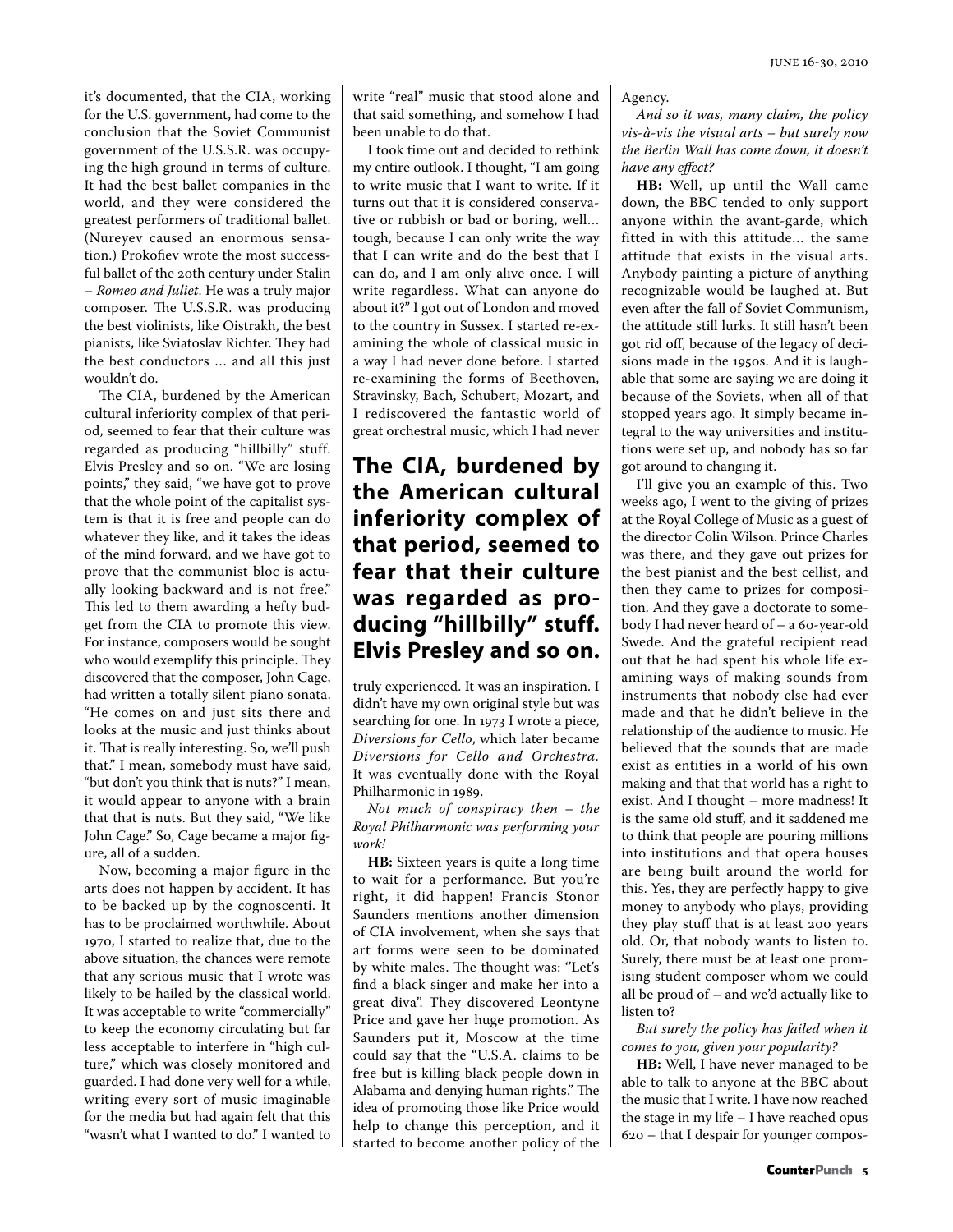ers. I despair of Faber Music, which actually took my work, *The Snowman*, and which made all the money for their firm, only to invest it in people who write the sort of garbage we're discussing here and stamp on everything else. I finally got all of my music rights back in 2004 and I publish myself. I have a crusading energy to do that and now sell my music over the web and get to people from all over the world. This is through no help of the "establishment" and, if I told you the appalling story of Faber Music litigating against me between 1998-2000, you would know what I mean. But the legal system makes such revelation difficult.

*What about the process itself? Are you really suggesting that the heads of top classical music institutions were in touch with the security forces?* 

**HB:** They appear out of nowhere. They get lots of funding and they are played on the BBC and their names are littered all over the world, and one asks, "Who is listening to this stuff?" There's one famous, notable example: Elliott Carter, the American composer who is now over 100 and has been massively pushed. He came over to London several years ago and had the whole of the Royal Festival Hall with the BBC Symphony Orchestra and the whole of the outside of the Festival Hall with a huge placard proclaiming the "Elliot Carter Festival."

*But are you suggesting that UK arts administration officials went over to the U.S. and talked to Agency officials, or are you talking about MI6?* 

**HB:** I believe MI6 cooperates with CIA, but I wouldn't know how.

*Actual art administrators whom you would meet at concerts or whatever?*

**HB:** I went to the biggest concert of the Elliot Carter Festival out of interest and thought, "This is costing a fortune." I wondered who it was all for. I bought a ticket in the side-stalls, and I sat there and I looked over and saw William Glock, now retired and in his 60s. He was the pope of that whole school of making music incomprehensible. He was there along with Sally Cavender, the PR director from Faber Music, one or two from Boosey and Hawkes publishers – one or two critics and some BBC staff. All in all, about sixteen people. There was no one else in the whole auditorium – not one – except for me who was looking at them. I heard Mr. Glock say to them in the bar, "What a resounding success this

is!"

*But what proof?* 

**HB:** Faber and Faber were evidently tied to *Encounter* magazine, the literary magazine co-founded in 1953 by Faber poet Stephen Spender and later co-edited by neoconservative, Irving Kristol.

*I know that, say, Mayakovsky is out of print, but I would never think that Faber and Faber has been told by MI6 to make it go out of print.* 

**HB:** I think it would have been a bit more subtle than that.

*So, it is the legacy of that Cold War thinking? They don't need MI6 agents in publishers' offices?*

**HB:** I think, it's become integral, institutionalized – in the Arts Council, the universities.

### **After the performance, I met a city banker at the patron's dinner. He asked me whether I was the composer, and went on to say that he "instinctively distrusts anything he can understand."**

*You mean that the next generation notices what is preferred and what styles to take up?* 

**HB:** Yes, indeed. Here's a story to prove what I'm trying to say. Several years ago, I went into a piano bar in Kensington, and there was a boy playing the piano. I got talking to him and asked what he was doing. He said he was a 5th year student at the Royal College of Music studying composition. I asked him what sort of stuff interested him. After all, he was playing Gershwin and things like "A Nightingale Sang in Berkeley Square." It didn't sound like 5th year Royal College. When he said that he was doing this for money, I asked what he wrote for himself. He replied that he had actually won the top prize at the Royal College for the best modern music piece. I congratulated him and said that that was marvelous and asked whether I could take a look. He came over to visit me and brought out a score from his bag – a typical Stockhausen-looking post-Schoenberg/Boulez type of thing – and I looked at it. In the first bar it had 19 hemi-demisemi quavers played by the entire viola section in the space of a crochet. I asked, whether he thought it was playable. He said, "no." I asked whether he could sing it. And he said, "no." I asked whether he knew what it sounded like, and he said that it didn't matter what it sounded like. He had won a prize and that, in order to get a degree, this was the way one had to write. Then he said he wanted to write film music like me. He had won a very notable prize that was against his very nature and intelligence.

*But what about the fact that music that once seems obscure and from the academy then filters down to popular imagination?*

**HB:** That is certainly the thought that is fed to us and what we are led to believe. But how true is it? Most of the real masterpieces, once given a decent performance, were recognized immediately. Tchaikovsky attended the first performance of *Carmen* and immediately said it would become the most popular opera of all time. He was right. It did, of course, take years to circulate and get known worldwide, but that is a different matter. Nowadays, with instant communication, a different time frame is in operation. It is more the case that the connoisseur expects a work to be incomprehensible and difficult, otherwise it must be suspect! I wrote a clarinet concerto for Thea King back in 1984 – a serious, passionate piece, not light music but using melodic lines, counterpoint, harmony and orchestration – it was commissioned by Thea for the English Chamber Orchestra.

After the performance, I met a city banker at the patron's dinner. He asked me whether I was the composer, and went on to say that he "instinctively distrusts anything he can understand." Well, if that is the establishment view – that music has to be incomprehensible to be any good … well, we are hearing the echoes of the U.S. Congress for Cultural Freedom, set up way back in 1950. These are the symptoms of the CIA and Ford Foundation-backed International Association for Cultural Freedom, sixty years on.

**CP**

**Afshin Rattansi** is co-host and executive producer of *Rattansi & Ridley*, which broadcasts internationally every Saturday at 2032 GMT on Press TV. He can be reached at afshinrattansi@hotmail.com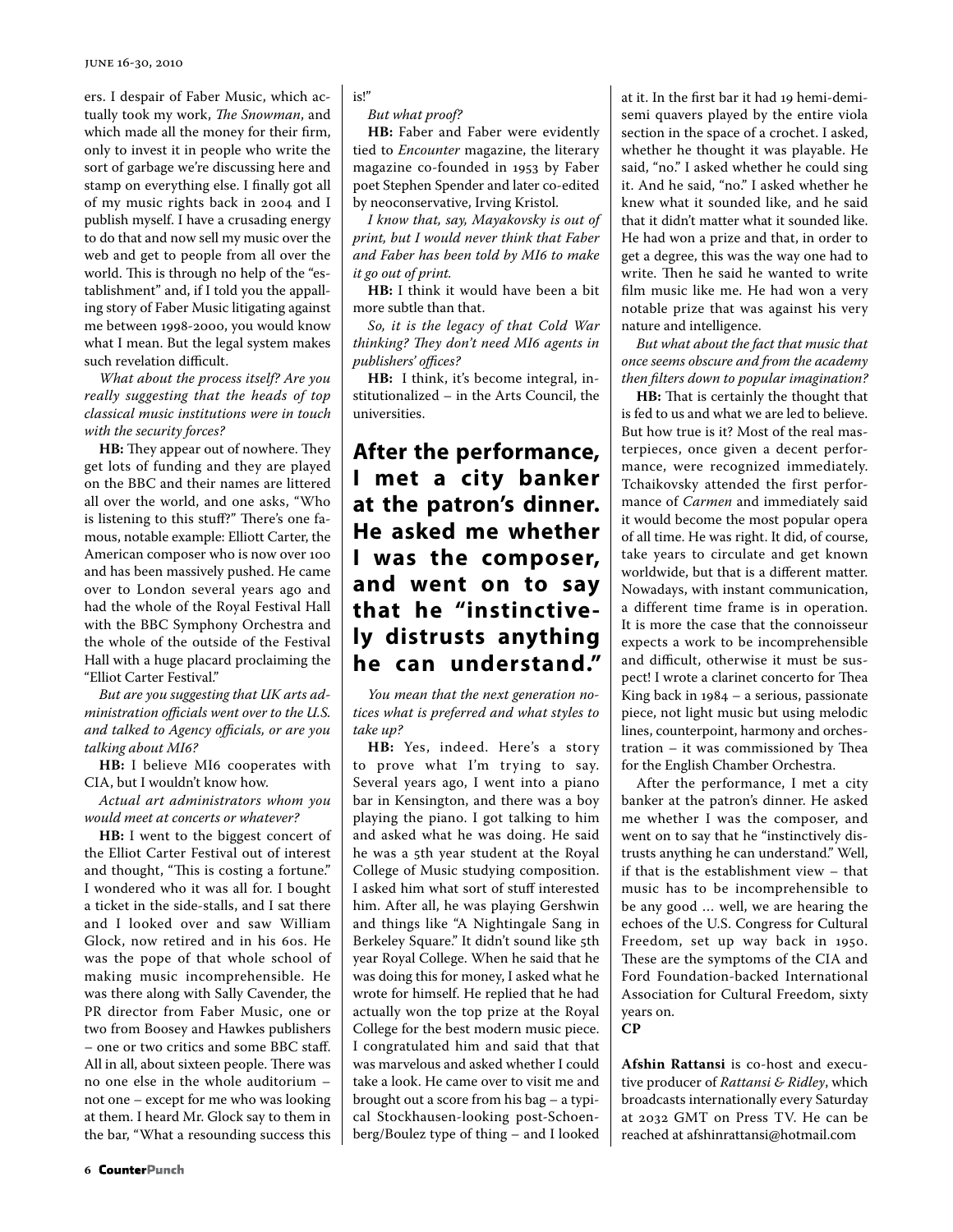#### **st.clair** continued from page 1

logical catastrophe. Indeed, under Goll's direction, the Alaska office of the MMS was so uninterested in environmental analysis that it had failed to even develop a handbook for writing environmental reviews, as required by the Department of Interior. Why bother, when Shell Oil could be depended on to write its own environmental analysis? That's efficiency.

Goll wasn't the only Bush holdover at MMS to survive the Obama transition. There is the scandalous case of Chris C. Oynes. He served for 12 years as the director of oil and gas leasing operations for the MMS in the Gulf of Mexico. Those were buxom years for the oil industry. During his tenure in the Louisiana regional office, Oynes approved nearly 1,000 new oil drilling permits, roughly a fifth of all the current drilling sites in the Gulf of Mexico. Few of these operations underwent even the most simplistic environmental reviews or on-site inspections. Instead, as detailed in a blistering report from the Interior Department's inspector general, under Oynes' watch the repeat offenders in the oil industry were allowed to police themselves, writing their own environmental analyses, safety inspections and compliance reports, often in pencil for MMS regulators to trace over in ink.

The inspector general concluded that the agency fostered a "culture of ethical failure." That may be putting it mildly. For Oynes and his colleagues, it wasn't about ethics but serving the interests of big oil. And he did that in a big way that meant billions for Gulf oil drillers.

Here's how it went down. In 1995, Congress, in collaboration with the Clinton administration, passed the Deep Water Royalty Relief Act, a bill meant to encourage oil companies like BP to begin the risky proposition of drilling for oil more than a mile beneath the surface of the Gulf. As an incentive to drill, the deepwater operators were exempted from paying royalties until the amount of oil produced hit certain price and production triggers. These triggers were supposed to be written into the lease contracts. For example, the price trigger was set at \$28 per barrel. The companies were meant to pay royalties to MMS on all oil sold above this rate, which was substantially below the market price of crude in the late 1990s. But this language mysteriously disappeared from the contracts. One MMS staffer later told investigators with the inspector general's office that he had been instructed to remove the price trigger language from the leases.

The man who signed off on most of the 113 deepwater leases offered in 1998 and 1999 was the MMS's regional director at the time, Chris Oynes, who duly told investigators that he simply overlooked the missing language. But executives at Chevron, ever conscious of the bottom line, noticed the absence of price triggers and met with Oynes three times to discuss the matter. Apparently satisfied with the terms of the deal, Chevron plunged into the deepwater bonanza in the Gulf. For his part, Oynes said he had no recollection of these meetings.

A year later, officials at the Interior

### **In the first year of the Obama administra tion, Salazar's Interior Department had put 53 million acres of offshore oil reserves up for lease, far eclipsing the records set by the Bush administration.**

Department discovered the mistake. Panicky emails flew back and forth inside the agency. But instead of exposing the debacle and trying to rectify the problem, they covered it up for the next six years. The assistant director of MMS decided not to inform the head of the agency, and the sweetheart deal with deepwater drillers remained buried until 2006, when it was unearthed by Inspector General Earl Devaney, who called the affair "a jawdropping example of bureaucratic bungling."

Devaney put dozens of MMS officials under the microscope in an attempt to identify the official who ordered that the price triggers be removed from the deepwater leases. Oynes himself was made to take a polygraph test. But, in the end, Devaney found no smoking gun, largely because of the convenient death of one of the central players in the affair. Frustrated at every turn, the inspector general ended his investigation, appalled at the entire agency: "Simply stated, short of a crime, anything goes at the highest levels of the Department of Interior."

What Devaney termed a "blunder" ended up allowing the deepwater drillers to stiff the federal treasury out of an estimated \$12 billion in royalty payments. Some might write this off as a monumental mistake. But at the MMS, these kinds of screwups always seem to end up bulging the pockets of the oil companies.

As for Oynes, he survived the royalty affair unscathed. He escaped indictment. He wasn't forced to resign. He wasn't even demoted. Instead, in 2007 Johnnie Burton, Bush's head of MMS, appointed Oynes assistant director of MMS in charge of offshore drilling. His charmed career continued a year later, when Ken Salazar, ignoring furious protests from environmentalists and former Interior Department staffers, decided to retain Oynes in that fatal post.

Oynes is the one constant figure in the Deepwater Horizon catastrophe. The project originated during his term in the Bush administration and was approved, under his watch, in the Obama administration. Despite the highly experimental nature of the drilling operation, the MMS's approval came without environ-

#### Subscription Information

Subscription information can be found at www.counterpunch.org or call toll-free inside the U.S. 1-800-840-3683

#### Published twice monthly except July and August, 22 issues a year.

- 1 year hardcopy edition \$45
- 2 year hardcopy edition \$80
- 1 year email edition \$35
- 2 year email edition \$65
- 1 year email & hardcopy edition \$50
- 1 year institutions/supporters \$100
- 1 year student/low income \$35

Renew by telephone, mail or on our website. For mailed orders please include name, address and email address with payment, or call 1-800- 840-3683 or 1-707-629 3683. Add \$17.50 per year for subscriptions mailed outside the U.S.A.

**Make checks or money orders payable to:** 

CounterPunch Business Office PO Box 228, Petrolia, CA 95558